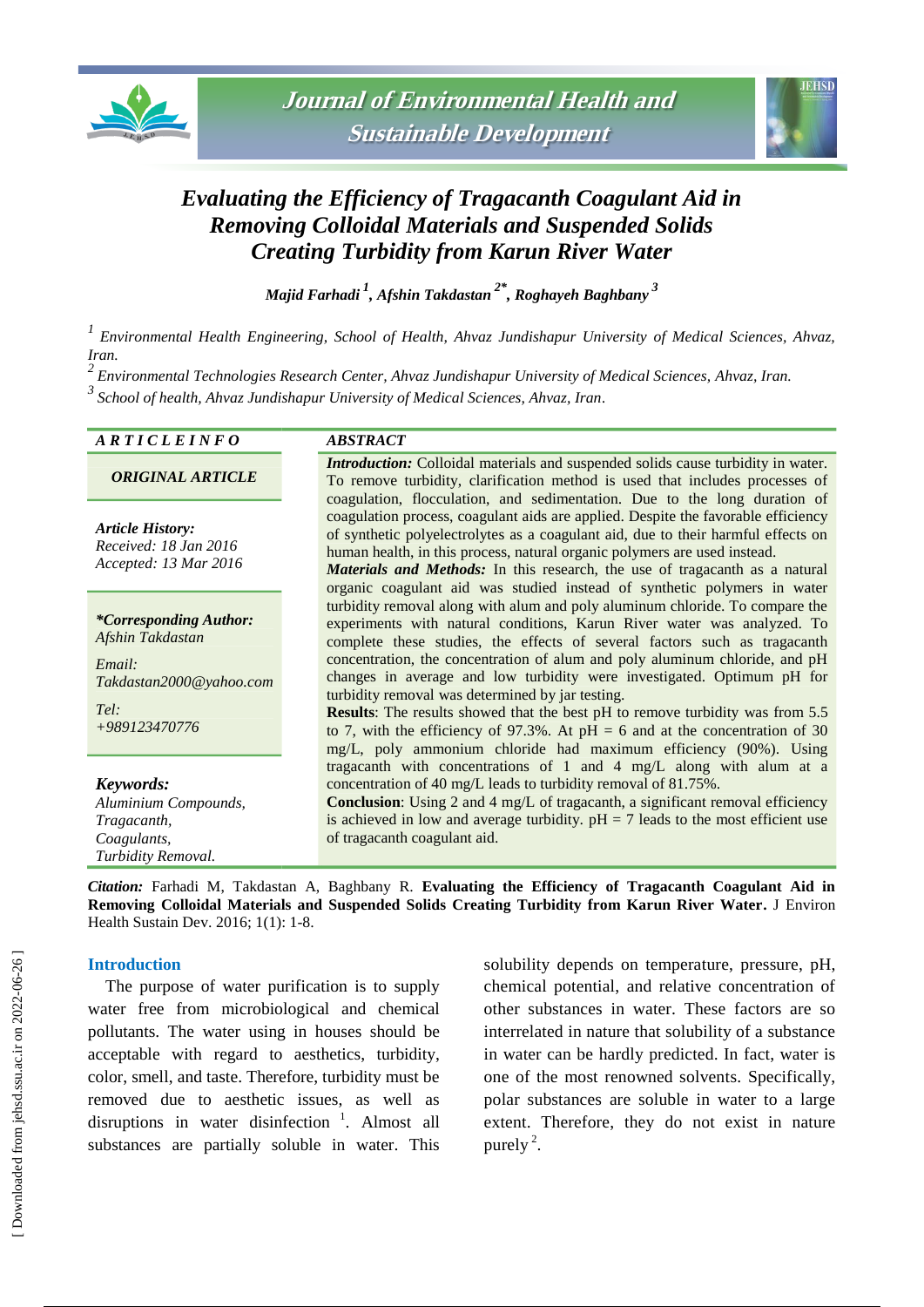The reason of turbidity is colloidal materials or suspended solids. To remove turbidity, clarification method is used that includes processes of coagulation, flocculation, and sedimentation. In practice, coagulation and chemicals addition to water prepare small particles which stick together and form larger particles due to the neutralization of electric charges. Neutralization removes repulsive force between small particles <sup>3</sup>. Different coagulants and coagulant aids are used during the process of coagulation. Coagulants include substances that are used for destabilizing particles and pasting them together. Normally, metal salts such as aluminum sulfate, alum, ferric sulfate, ferrous sulfate, ferric chloride, and poly aluminum chloride are considered as coagulants and compounds such as sodium aluminate, bentonite, sodium silicate, active silica, and a variety of cationic, anionic, and nonionic [polyelectrolytes](https://scholar.google.com/scholar?hl=en&as_sdt=0,5&q=polyelectrolytes) coagulant aids are used in water treatment to remove turbidity  $4$ .

Despite the favorable efficiency of synthetic polyelectrolyte as a coagulant aid, due to their harmful effects on human health, in this process, natural organic polymers are used. In this research, using tragacanth as a natural organic coagulant aid instead of synthetic polymers in water turbidity removal along with alum and poly aluminum chloride is studied. This study aimed to determine the best dose of tragacanth as a coagulant aid in removing turbidity from the water of Karun River, as well as determining the optimum pH, the alkalinity and estimated sludge volume caused by coagulation process.

Shrubs and herbaceous plants live from one to several years and include over 200 species. They generally grow in the steppe and mountainous areas of Iran and often thorny.

Tragacanth is a gum that is taken from the stem of Astragalus. This gum flows spontaneously or commonly by splitting astragalus stem and dries after a short time. Tragacanth includes 10-15% water, 3-4% minerals, and 3% starch. It is an odorless substance, 60-70% of which does not dissolve in water. By absorbing moisture,

tragacanth turns into a sticky glaze with tangible starch particles in it  $5$ .

In the study of Bina et al. turbidity removal in optimum dose of alum and coagulant aid is more than  $94\%$  in all cases  $6$ . In another study by Goudarzi the following results were obtained:

1. Starch is highly efficient in removing turbidity from water.

2. Starch can considerably reduce the amount of other coagulants, such as aluminum sulfate and ferric chloride.

3. Optimum flocculation and sedimentation time are respectively 25 and 10 minutes, in optimum temperature from 15 to 20 °C 7.

Bina et al. concluded that:

1. The extract of moringaoleifera seed at optimum concentration of 10-30 mg/L and optimum pH of 6-8 can remove 55%, 89%, 97%, and 98% of the above turbidity, respectively.

2. At optimum concentration of 20-30 mg/L and optimum pH of 8 poly aluminium chloride can remove 89%, 95%, 98%, and 99% of the above turbidity, respectively 8.

In a study by Takdastan et al. the turbidity removal efficiency and coliforms were 94% and 98%, respectively that is comparable to alum alone which was 89%. In average turbidity, using 100NTU with 4 mg/L of starch and 8 mg/L alum, the removal efficiency of turbidity and coliform were 98.9% and 99%, respectively while it was 97.2% with alum alone  $9$ . In high turbidity, using 1170 NTU with 30 mg/L of starch, the removal efficiency was 91.82% compared to 98.24% with alum alone <sup>9</sup>. Mandloi et al. studied the efficiency of moringaoleifera seed of corn and chitosan that is used in direct filtration of Bilawalilake  $10$ . The average reduction in the most likely number (MPN) obtained by moringaoleifera seed of corn and chitosan was 35%, 97%, 95.4%, and 87.1%, respectively while it was  $7.7\%$  with alum alone  $10$ . In a study by Katayon et al. the turbidity removal efficiency of 3-day moringaoleifera stock solution was 73.6% for average turbidity, 86.6% for high turbidity, and 92.3% for very high turbidity  $11, 12$ .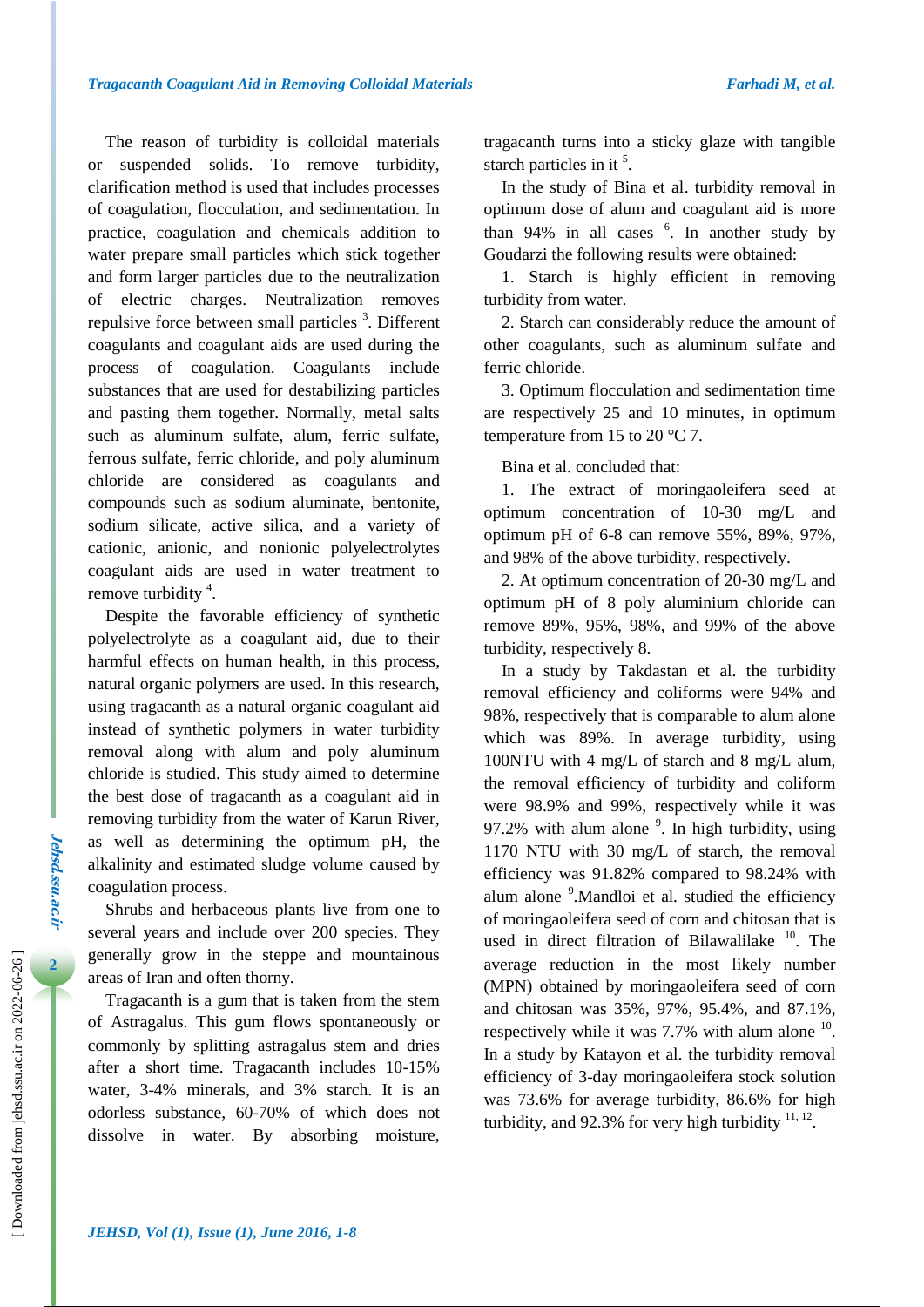Takdastan et al. stated that the most optimum efficiency of poly aluminum chloride in removing turbidity and microbial parameters occurs when pH=8, quick mixing speed=120 rpm, and optimum dose of poly aluminum chloride=10 with 30 rpm  $^{13}$ . In another study by Mirzaie et al. at the dose of 10 ppm and 10 ml of injected sludge, turbidity removal with poly aluminum chloride was 98.31%. Furthermore, at the dose of 30 ppm and 4 ml of injected sludge, maximum turbidity removal was  $98.92\%$ <sup>14</sup>.

### **Materials and Methods**

Sample preparation: Since it is not practical to maintain the water sample containing natural turbidity in the laboratory due to instability, in order to remove interfering factors, samples were prepared on a daily basis before the experiment. All experiments were performed in Water and Wastewater Chemistry Laboratory of Health Faculty in Ahvaz University of Medical Sciences. At first, raw water samples were taken from the pipes connected directly to the river with natural turbidity on which the experiment was performed. The tragacanth used in this study was collected from the grocery stores all around the city. Using Taguchi method, the number of samples was determined as 50.

Chemicals and equipment: Jar tests were performed by Jar device manufactured by Philips and Bride. HACH 2100A turbidimeter was used to determine samples turbidity and the amount of pH was measured by pH meter (WTW) 340i. PAC solution, tragacanth extract, and sulfuric acid 0.02 N, and soda 0.02 N were also used in this experiment.

#### *Methods*

1. Determining optimum pH and optimum concentration of poly aluminum chloride and tragacanth. First, each beaker was filled with 1000 mL of water sample with certain turbidity measured before the experiment and then the following tests were performed on samples:

1-1 Determining the pH.

1-2 Jar tests on samples of raw water to determine optimum pH in removing natural turbidity from samples (phase 1). In the first phase, water samples with certain turbidity and pH of 5.5, 6, 6.5, 7, 7.5, and 8 were adjusted by sodium hydroxide and sulfuric acid. The purpose of this experiment is to determine the optimal pH in turbidity removal.

2. In this step, using optimum pH and various concentrations of poly aluminum chloride including 0.5, 1.5, 2, 2.5, 3, 4, and 5 mg/L, optimum concentration of poly aluminum chloride was studied at this pH. Then, by applying optimum dose of poly aluminum chloride and optimum pH, optimum concentration of tragacanth coagulant aid was studied at concentrations of 0.5, 1.5, 2, 2.5, 3, 4 and 5.

3. The final turbidity and pH changes of samples were studied after performing Jar tests mentioned above.

4. A sample of tragacanth stock solution was maintained in laboratory environment for 1, 3, 10, and 15 days. Then, the efficiency of these solutions in turbidity removal from water samples was investigated with initial turbidity of 10-25 NTU and  $pH = 7$ . The chart shows the results.

5. In this study, the alkalinity was measured as a new finding. At the beginning of experiment, 100 mL of raw water sample was removed and a few drops of phenolphthalein were added to the sample. Since this reagent caused no color change, methyl orangereagent was also added. Afterwards, it was titrated with sulfuric acid 0.02 N to achieve the color change from yellow to orange. This was also performed on the samples after turbidity removal. Jar tests were performed with Jar device manufactured by Philips and Bride Company. Fast and slow mixing speeds were considered respectively; 100 rpm for 2 minutes, 30 rpm for 10 minutes, 20 rpm for 10 minutes, and 10 rpm for 10 minutes, while sedimentation time was considered 30 minutes. HACH 2100A was used to determine samples turbidity and pH was measured by pH meter. SPSS software was applied to show the changes and comparing the initial data with the final data.

# **Results**

The results of this study, achieved through experiments, are presented by figures and tables below.

 $\overline{3}$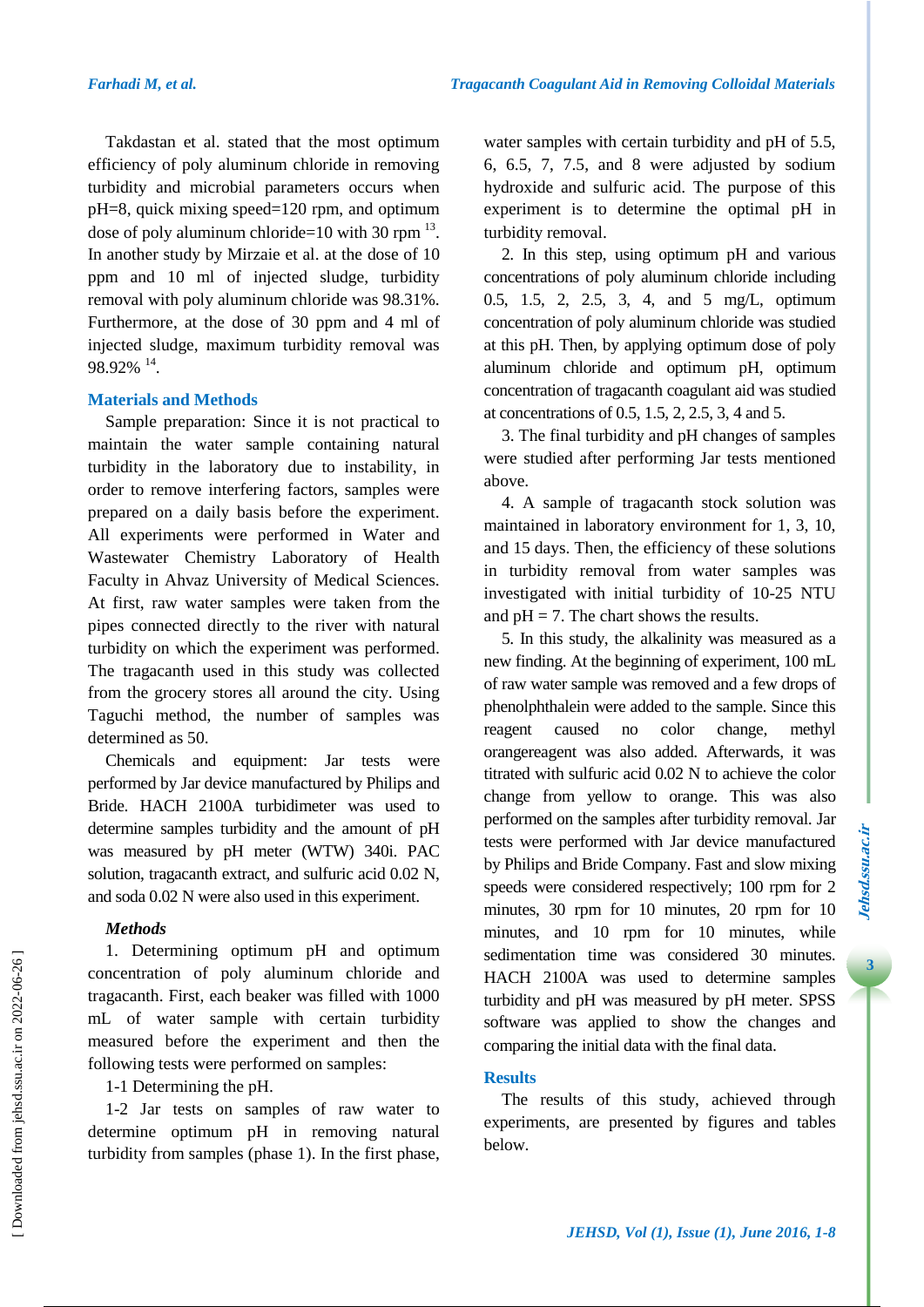| pH Verification | <b>Final turbidity</b> | Turbidity removal (%) |
|-----------------|------------------------|-----------------------|
| 5.5             | 1.7                    | 96.13                 |
|                 | 1.3                    | 97.04                 |
| 6.5             | 1.2                    | 97.27                 |
|                 | 1.5                    | 96.59                 |
| 7.5             | 2.5                    | 94.31                 |
|                 | 4.2                    | 90.45                 |

**Table 1:** Turbidity removal at  $pH = 5.5$  and  $pH = 7$ 

Figure 1(a) shows that the best concentration of aluminum chloride for turbidity removal is 31mg/L.

At this concentration and pH, poly aluminum chloride can remove 93% of turbidity.



**Figure 1(a):** The optimum concentration of poly aluminum chloride

Figure 1(b) shows that the most suitable concentration for turbidity removal is poly aluminum chloride coagulant at a concentration of 30 mg/L along with 1.5 mg/L tragacanth coagulant aid in raw water sample with turbidity of 68 NTU.



**Figure 1(b):** Comparing the turbidity removal with initial turbidity, using 30 mg/L of poly aluminum chloride and tragacanth solution at different concentrations,  $pH = 7$ , initial turbidity of 68.6 NTU, and alkalinity of 180 mg/Lcaco<sub>3</sub>.

Figure 2 shows that in average turbidity, using alum coagulants at optimum concentration and tragacanth coagulant aid at concentrations of 1 and 4 mg/L can lead to the highest turbidity removal that is 81.75%.

Moreover, table 2 shows that by increasing turbidity removal, the amount of produced sludge is increased. Besides, adding a coagulant and a coagulant aid does not have a significant impact on initial pH of the raw water.

**4**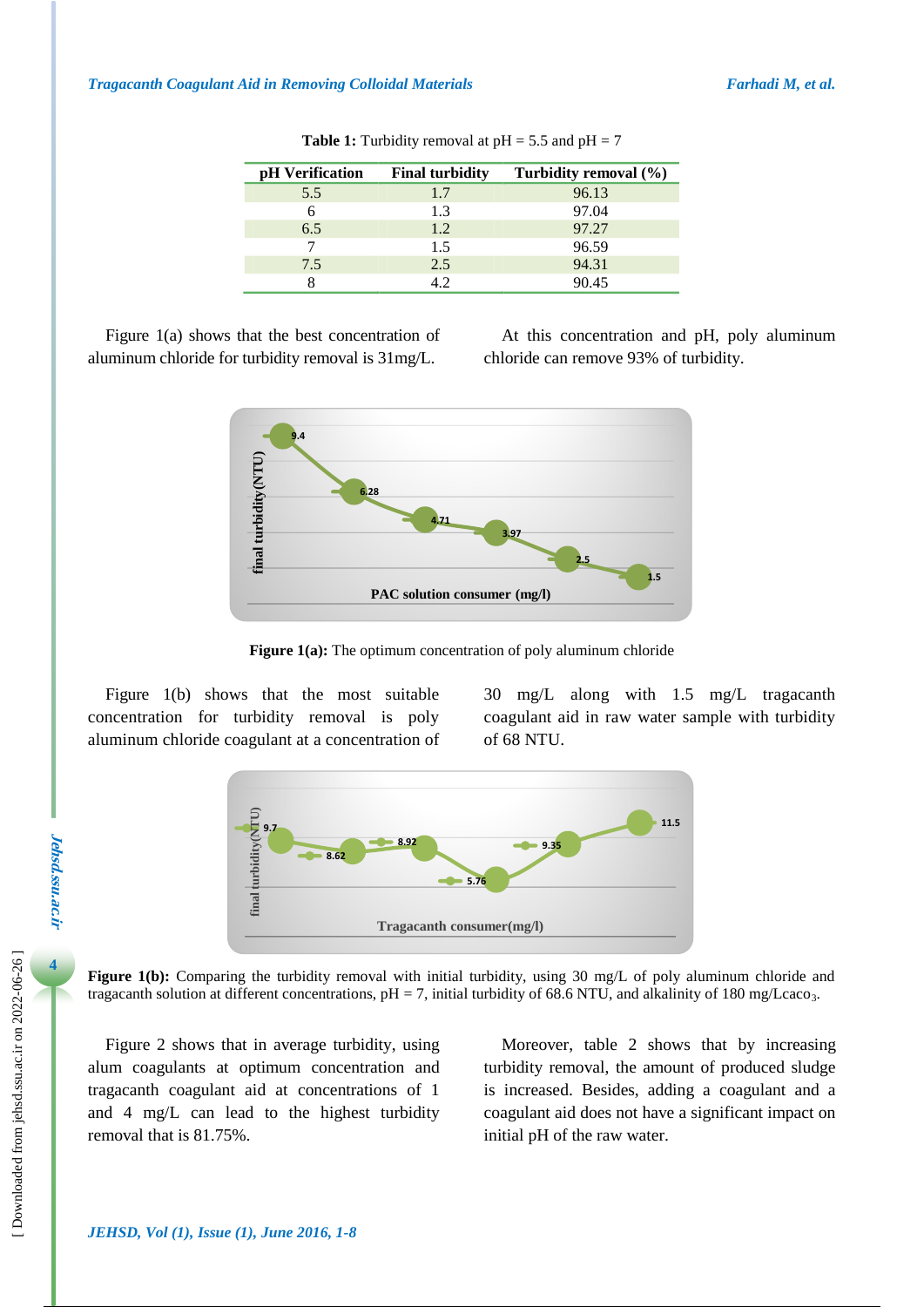

**Figure 2:** Comparing initial turbidity using tragacanth at the concentration of 40 mg/L,  $pH = 7.12$ , and turbidity of 55.9 NTU.

**Table 2:** Turbidity removal percentage, the amount of produced sludge, and changes in pH of raw water sample with initial turbidity of 55.9 NTU and alumina concentration of 40 mg/L and various tragacanth concentrations.

| <b>Consumed tragacanth</b> | <b>Final turbidity</b> | Turbidity removal $(\% )$ | <b>Produced sludge</b> | pH verification |
|----------------------------|------------------------|---------------------------|------------------------|-----------------|
|                            | 13.8                   | 75.31                     | 0.2                    | 6.78            |
| 0.5                        | 13.5                   | 75.84                     | 2.5                    | 6.82            |
|                            | 10.2                   | 81.75                     | 3.5                    | 6.83            |
|                            | 13.2                   | 76.38                     | 4.5                    | 6.85            |
|                            | 13.8                   | 75.13                     |                        | 6.85            |
|                            | 10.5                   | 81.75                     |                        | 6.86            |

Figure 3 and table 3 show that low turbidity alum at its optimum concentration (40 mg/L) can remove more turbidity (82.22%) compared to using alum with tragacanth coagulant aid. The volume of produced sludge increases with an increase in coagulant aid. In addition, alkalinity consumption is reduced while the alkalinity of water increases. Adding a coagulant and a coagulant aid did not lead to significant changes in pH.



**Figure 3:** The final turbidity using aluminum sulfate at the concentration of 40 mg/L and various tragacanth concentrations in water samples with initial turbidity of 25 NTU, initial alkalinity of 14.5 mg/L caco<sub>3</sub>, and initial pH of 7.08.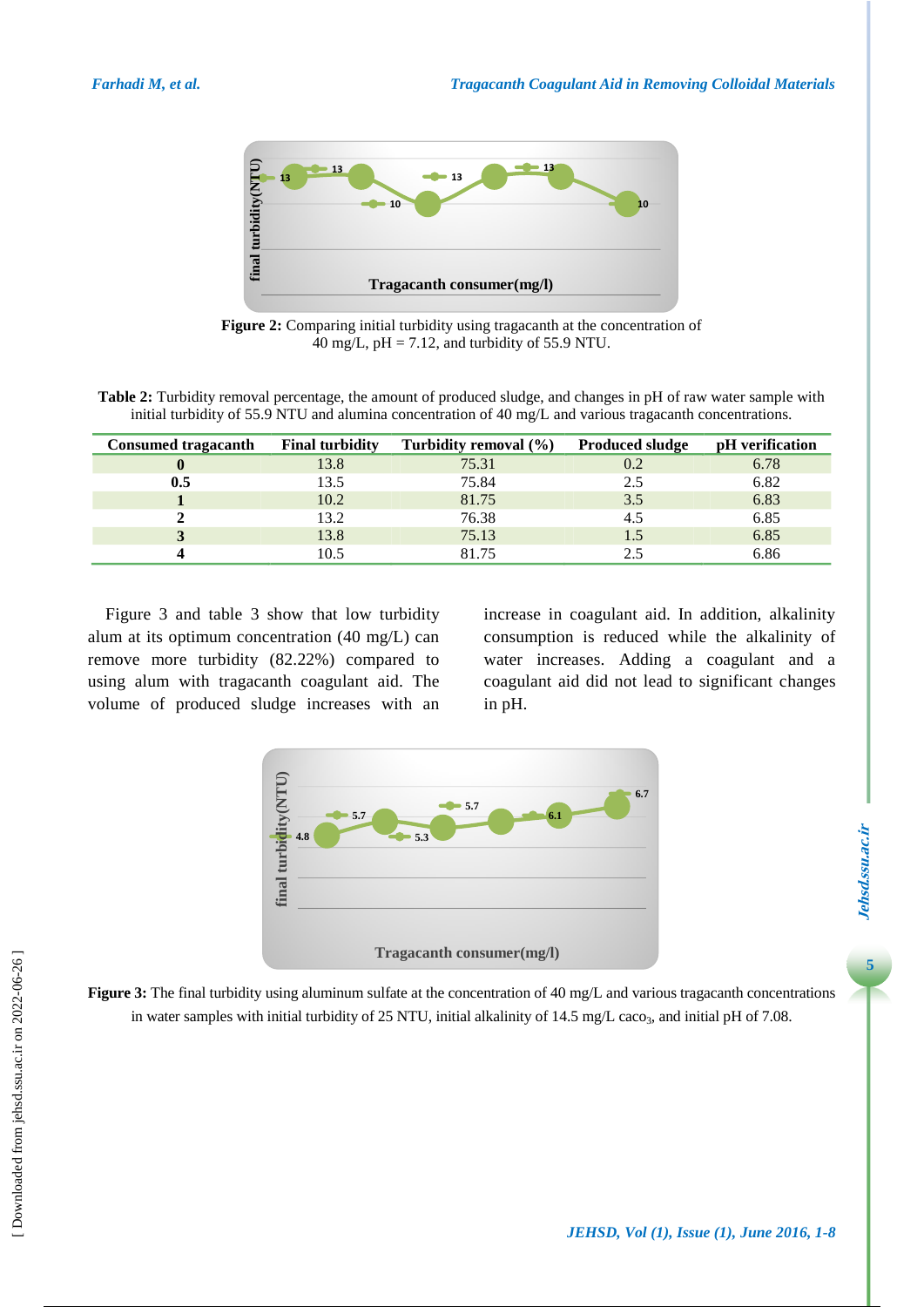| <b>Consumed</b><br>tragacanth | <b>Final turbidity</b><br>(NTU) | <b>Turbidity</b><br>removal $(\% )$ | <b>Produced</b><br>sludge (ml) | pH<br>verification | <b>Total alkalinity</b><br>$(mg/L \csc_3)$ |
|-------------------------------|---------------------------------|-------------------------------------|--------------------------------|--------------------|--------------------------------------------|
| $\mathbf 0$                   | 4.8                             | 82.22                               |                                | 6.81               | 92                                         |
|                               | 5.7                             | 78.88                               | 2.5                            | 6.84               | 112                                        |
|                               | 5.3                             | 80.37                               | 4.5                            | 6.86               | 96                                         |
|                               | 5.7                             | 78.88                               | 6.5                            | 6.87               | 92                                         |
|                               | 6.1                             | 77.4                                | 7.5                            | 6.89               | 95                                         |
|                               | 6.7                             | 75.18                               |                                | 6.9                | 105                                        |

**Table 3:** Turbidity removal, the amount of produced sludge, and pH changes, using alum and tragacanth in raw water sample with initial turbidity of  $27NTU$  and  $pH = 7.08$ .

#### **Discussion**

Studies suggest that using poly aluminum chloride at a concentration of 2.5 mg/L, removal percentage is 65.42% in low turbidity; nonetheless, using poly aluminum chloride alone, turbidity removal is 64%. Using poly aluminum chloride at a concentration of 25 mg/L and tragacanth at a concentration of 2 mg/L, removal percentage is 73.29% in turbidity of 23 NTU while by using 25 mg/L of poly aluminum chloride alone, only 52.66% of turbidity is removed. Furthermore, using poly aluminum chloride at a concentration of 30 mg/L and tragacanth at a concentration of 1.5 mg/L, removal percentage is 91.66% in turbidity of 68 NTU (average turbidity) while by using poly aluminum chloride alone, removal percentage is 85.86%. According to the findings on water sample with initial turbidity of 108 NTU, using poly aluminum chloride at a concentration of 23 mg/L and tragacanth at a concentration of 1.5 mg/L, removal percentage is 94.66% in turbidity over 100 NTU, while by using poly aluminum chloride alone, removal percentage is 91.01%. Using alum at an optimum concentration of 40 mg/L and tragacanth at a concentration of 2 mg/L, the removal percentage is 80.37% in raw water sample with initial turbidity of 25 NTU while by using alum alone at a concentration of 40 mg/L, removal percentage is 82.2%. Using alum at a concentration of 40 mg/L and tragacanth at a concentration of 1 and 4 mg/L, the best removal percentage was achieved 81.75% in water sample with initial turbidity of 55.9 NTU (average turbidity) while by using poly alum alone at a concentration of 40 mg/L, removal percentage was 75.31%. These results are in agreement with the findings of the study in Isfahan<sup>8</sup>.

The above results indicate that in low turbidity, coagulants and coagulant aids, used to remove turbidity, are less efficient while by increasing turbidity, these substances become more efficient. These results are consistent with the findings of the research conducted in Ahvaz<sup>9</sup>. If the turbidity increases, it can be efficiently removed by increasing the plant coagulant aid and reducing chemical coagulant aid. This finding is in agreement with the studies in India  $10, 15 - 17$ .

Optimum pH to be used as a coagulant aid in turbidity removal is 7. In other researches in this area such as those conducted in Isfahan on moringaoleifera with optimum pH of 7 show that plant substances are more efficient in neutral pH $<sup>6</sup>$ .</sup>

In the research conducted in Isfahan, poly aluminum chloride concentration is 30 mg/L and turbidity removal percentage by using moringaoleifera as a coagulant aid is 99%, while in this study, by using tragacanth, maximum removal percentage is 94.66% <sup>6</sup>. The current study shows that poly aluminum chloride as a coagulant along with a coagulant aid is more efficient in turbidity removal than alum and removes up to 91.6% of turbidity in average turbidity. However, alum along with tragacanth coagulant aid removes up to 81.75% of turbidity in average turbidity. These findings are in agreement with those of the research in Isfahan  $6$ , <sup>8</sup>. The findings of this study suggest that using tragacanth as a coagulant aid increases the volume of produced sludge. In the water sample

**Jehsd.ssu.ac.ir**

**Jehsd.ssu.ac.n** 

**6**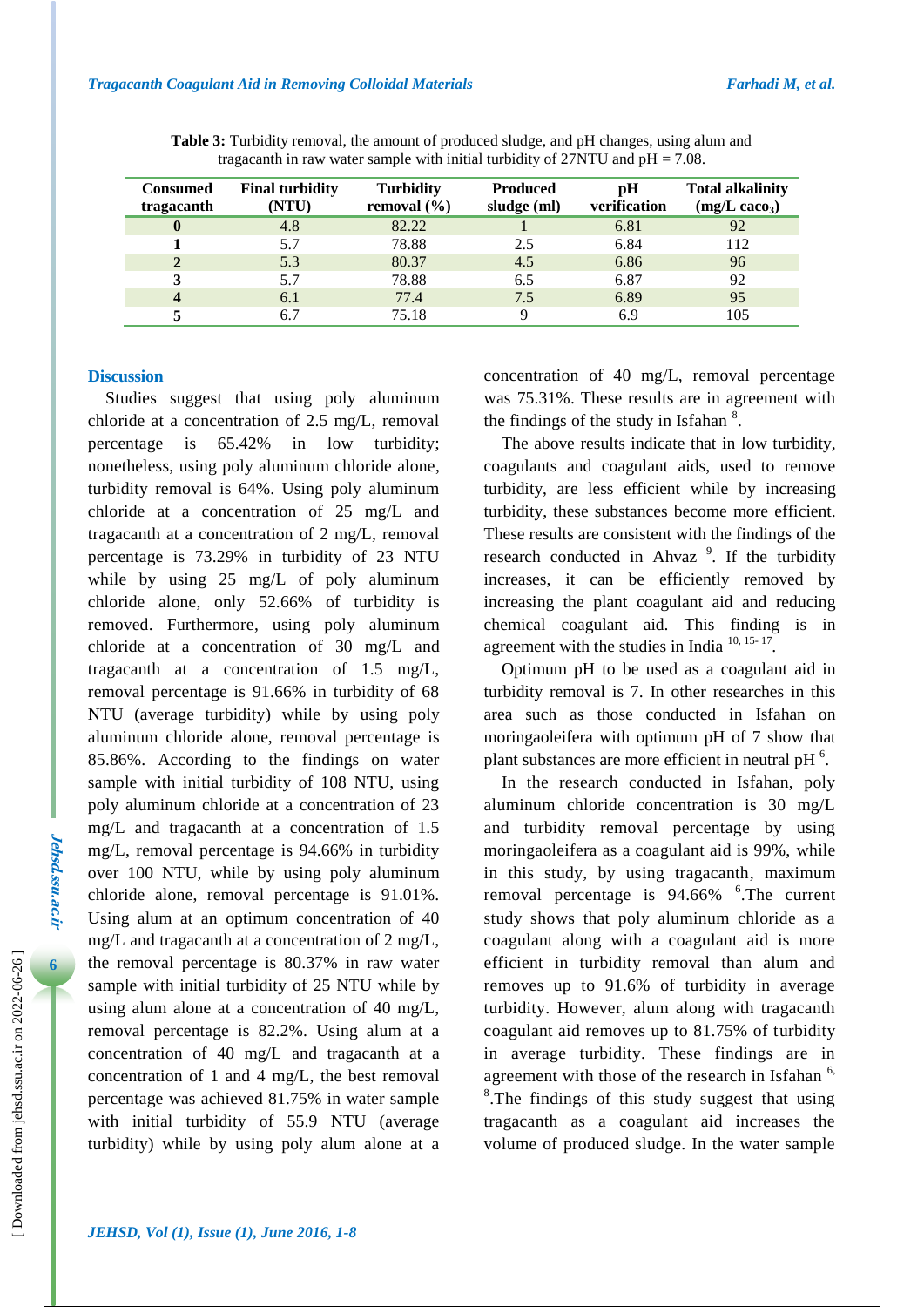where poly aluminum at optimum concentration of 30 mg/L is used alone, the volume of sludge produced is 3 mL, while in the same sample at the same concentration, using tragacanth at a concentration of 0.5 mg/L increases the volume of produced sludge to 6 mL that needs 1 hour for sedimentation. If poly aluminum chloride is used alone, sludge is produced and less time is needed for sedimentation. These results are consistent with those of the study on the effects of poly aluminum in producing sludge in the water of Abadan, conducted by Mahvi and Sheikhi that shows the very low volume of produced sludge  $^{18}$ .

# **Conclusion**

Increasing the amount of coagulant aid can lead to decrease the total alkalinity, after that increased removal efficiency of turbidity. Sluge production is increased when we are using of tragacanth coagulant aid. Another finding of this study is that the plant material is better performed in neutral pH.

# **Acknowledgements**

The authors would like to thank the Ahvaz Jundishapur University of Medical Sciences for their financial support.

# **Funding**

This study was funded by the authors.

# **Conflict of interest**

We have no competing interests.

This is an Open Access article distributed in accordance with the terms of the Creative Commons Attribution (CC BY 4.0) license, which permits others to distribute, remix, adapt and build upon this work, for commercial use.

### **References**

1. Memarzadeh M, Najafi P, Afiyoni M. Check garnet efficiency filtration to remove turbidity and three layers of biological organisms in the water treatment plant. water and wastewater consulting engineers reasrch development. 2009: 76-83.

- 2. Chalkesh Amiri M. Principles of water treatment.Tehran : Arkan Danesh. 2014.
- 3. Takdastan A, Slami A, Ramezani Z. Biosorption of lead and Zink ions from Synthetic Aqueous Solutions by Ahvaz WWTP powdered activated sludge .Journal of Toloo-e-Behdasht.2013; 12(4): 1-14.[In Persian]
- 4. Mostafapour F, Bazrafshan E, Kamani H. A comparative study of the performance of coagulants of aluminum sulfate, ferric chloride And poly aluminum chloride in turbidity removal from drinking water. tabib shargh. 2008; 10(1): 17-25.[In persian]
- 5. Saki P, MafiGolami R, Takdastan A. Adsorption of chromium from aqueous solution by steel slag: kinetic modeling and isotherm adsorption. Journal of Toloo-e-Behdasht. 2013; 12(4): 51-60. [In Persian]
- 6. Mirzaei A, Takdastan A. Survey of PAC performance for removal of turbidity, COD, Coliformn, Bacteria, Heterotrophic Bacteria from water of Karun river. J Health & Environ. 2011; 4(3): 267-76
- 7. Mirzaei A,Takdastan A, Alavi N. Removal of turbidity, organic matter, coliform and heterotrophic bacteria by coagulants Poly Aluminium Chloride from Karun river water in Iran. 2012. Asian Journal of Chemistry. 2012; 24(6): 2389-93.
- 8. Bina B. The effectiveness of Moringa seed extract Avlyfra and poly Aluminum chloride in turbidity removal. Isfahan: Isfahan University of Medical Sciences; 2006.
- 9. Takdastan A, pazoki P. Application of starch as a coagulant to remove turbidity and coliform in Karun River. Ahvaz Jundishapur University of Medical Sciences. Proceeding of 10th National Congress on Environmental Health. 2006.
- 10. Takdastan A, Eslami A. Using of powdered activated carbon as coagulant aid in total organic carbon removal in Koot Amir water treatment plant; Jundishapur Journal of Health Sciences. 2013; 5(2): 50-5. [In Persian]
- 11. Orooji N, Takdastan A, kargari A, et al. Efficiency of chitosan with Poly Aluminum Chloride in turbidity removal from Ahwaz water

 $\overline{7}$